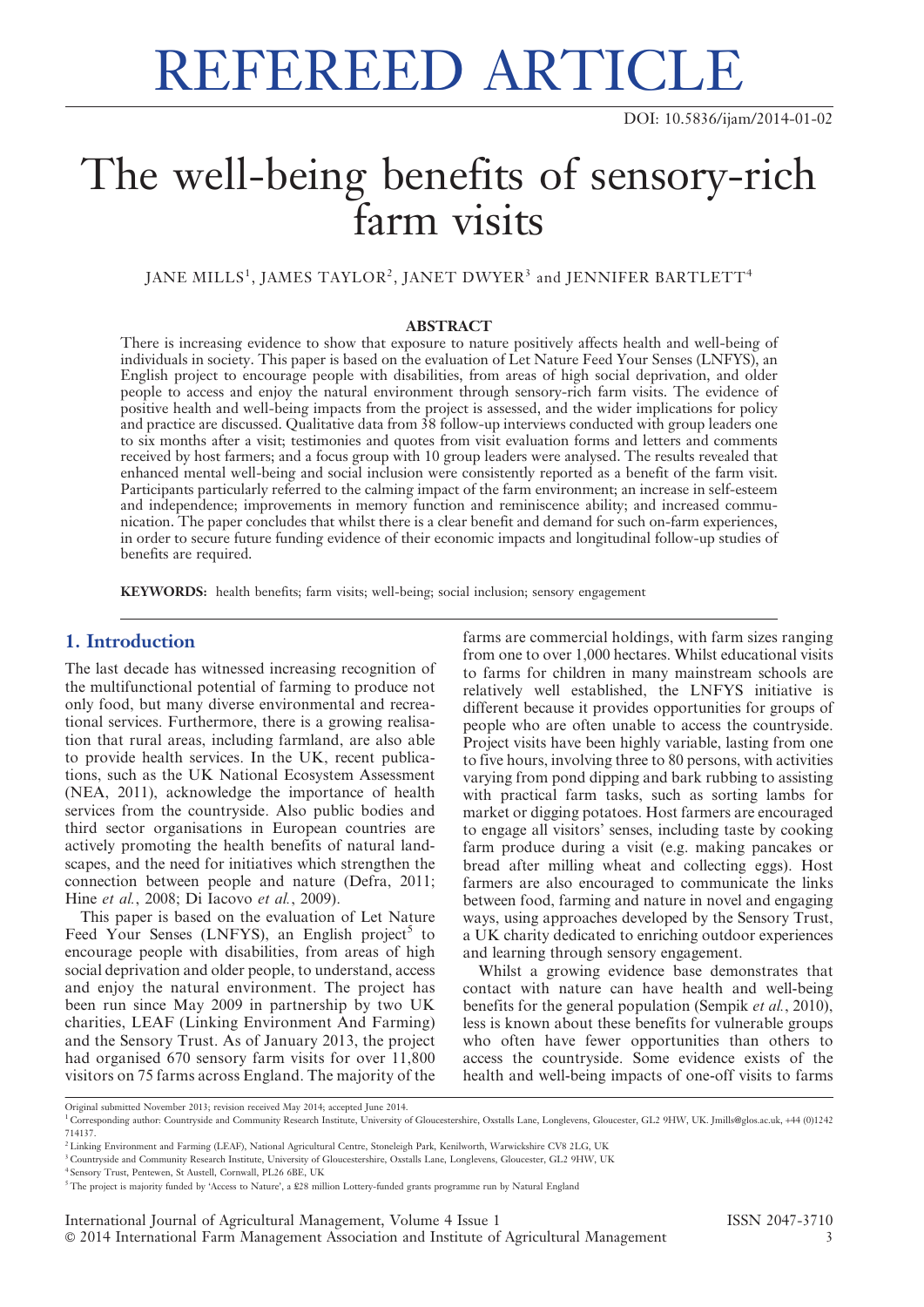by the general public (Hine and Pretty, 2008); of repeated visits on farms by school groups (Dillon et al., 2005); and the therapeutic value particularly of longer-term, structured 'care farm' experiences (Sempik et al., 2010). LYNFS has sought to test and understand the impacts of individual farm visits (predominantly one-off but also including some repeat visits) upon the mental and physical wellbeing of the groups mentioned above, including the disabled and older residents in care. In this paper, we assess the evidence of positive health and well-being impacts from the project, and discuss its wider implications for policy and practice.

### 2. Literature Review

There is increasing evidence to show that exposure to nature and green space positively affects health and well-being of individuals in society. Exposure to nature can reduce stress levels, improve mood and self-esteem, decrease mental fatigue and restore mental clarity and concentration, and increase a sense of well-being (Hartig et al., 1991; Kaplan and Kaplan, 1989; Bird, 2007; Barton and Pretty, 2010; Emmett et al., 2011; Wilson, 1984; Ulrich, 1981). For example, research has shown that children with a high number of stressful life events were less stressed and had a higher global self-worth with increasing opportunities to experience nature (Bingley and Milligan, 2004; Wells and Evans, 2003). Furthermore, children undertaking outdoor activities in nature exhibit 30% lower levels of the symptoms of ADHD compared to those undertaking urban outdoor activities, and a threefold reduction compared to those whose activities are confined to an indoor environment (Taylor et al., 2001; Kuo and Taylor, 2004).

Three key theories offer explanations of these phenomena, related to human interaction with nature. All focus on the restorative effects of the natural environment, suggesting that some level of contact with nature contributes to enhanced well-being, mental development and personal fulfilment (Barton et al., 2009). One such theory is the Biophilia hypothesis, which suggests there is an innate evolutionary basis to the positive relationship between humans and nature derived from peoples' fundamental dependence on nature and conscious and unconscious desire to connect with it (Wilson, 1984; Kellert and Wilson, 1995; White and Heerwagen, 1998). An alternative theory is Attention Restoration Theory (ART), which focuses on the cognitive changes associated with restoration. According to Kaplan and Kaplan (1989), contact with the natural environment contributes to a restoration of attention from attention fatigue, by providing an opportunity for people to take a physical and temporal break from routine tasks and thoughts ('being away') and to focus attention on something different, without thinking about it ('soft fascination'), thus giving the neural mechanisms underlying 'directed' attention a chance to rest and replenish. In addition, Psycho-Evolutionary Theory (PET) of stress reduction argues that the restorative effects of nature are derived from a reduction of stress (blood pressure, muscle tension and pulse rate) associated with views of nature, which are the result of an inherent reflex shaped by what proved an adaptive benefit during human evolution. It posits that throughout human evolution, individuals that possessed this capacity for immediate recovery in response to nature had a greater chance of survival by remaining mentally alert after stressful situations (Ulrich, 1981; Ulrich et al., 1991). In all these theoretical perspectives, an enduring interdependence between people and nature is reflected.

Other empirical research has identified health benefits from farm visits. One example is repeated educational visits to farms, which Dillon et al (2005) showed benefited students not only cognitively, in learning about farming practices and gaining an appreciation of nature, but also in learning about themselves and working with others, which then led to an increase in confidence and improved social skills. Hine and Pretty (2008) conducted a study to observe changes in (inter alia) visitor well-being and connectedness to nature during LEAF's 'Open Farm Sunday' campaign, in which the public is encouraged to visit a farm on the second Sunday in June each year. The study used three methods of assessment: an adapted form of the 'connectedness to nature' psychological scale to assess whether visiting a farm increased an individual's sense of being connected to nature, a Profile of Mood States (POMS) questionnaire to enable any changes in health parameters to be evaluated, and a Total Mood Disturbance (TMD) score to make an overall assessment of emotional state change from a visit. The majority of participants (91%) reported improvements in their overall mood after visiting the farm and the authors concluded that spending time on a farm is effective in enhancing mood.

Not all farm visits are of this one-off kind. Some individuals experience longer-term, structured 'care farm' contact. Care farming (also called 'social farming' or 'green care farming') can be defined as the therapeutic use of farming practices<sup>6</sup>. There is much variety in care farms, with differences in the type and extent of farming and care activities that they offer, the biophysical and social context, the client group and the type of farm involved (Sempik et al., 2010). Care farms can provide services for diverse groups, including people with learning difficulties, people with psychological problems, older people with dementia and young people with behavioural problems. While each group requires a different sort of care, activities and guidance (Elings, 2012), there is growing empirical evidence that care farming has the potential to increase health and wellbeing for a wide range of individuals. Hine et al (2008) undertook a survey before and after 72 participants spent time on care farms and found an increase in participants' self-esteem after spending time on the farm, with the majority (88%) also reporting improvements in their overall mood. Elings cites a study by Hassink (2011), which researched the effects of a combined study-work programme on farms for troubled young people between the ages of 16 and 20. The farm programme was found to have had a positive effect on behavioural problems and self-respect, effects that remained visible a year after finishing the farm programme.

These studies suggest that a programme of one-off or repeat farm visits, that provide close contact with

<sup>6</sup> http://www.carefarminguk.org/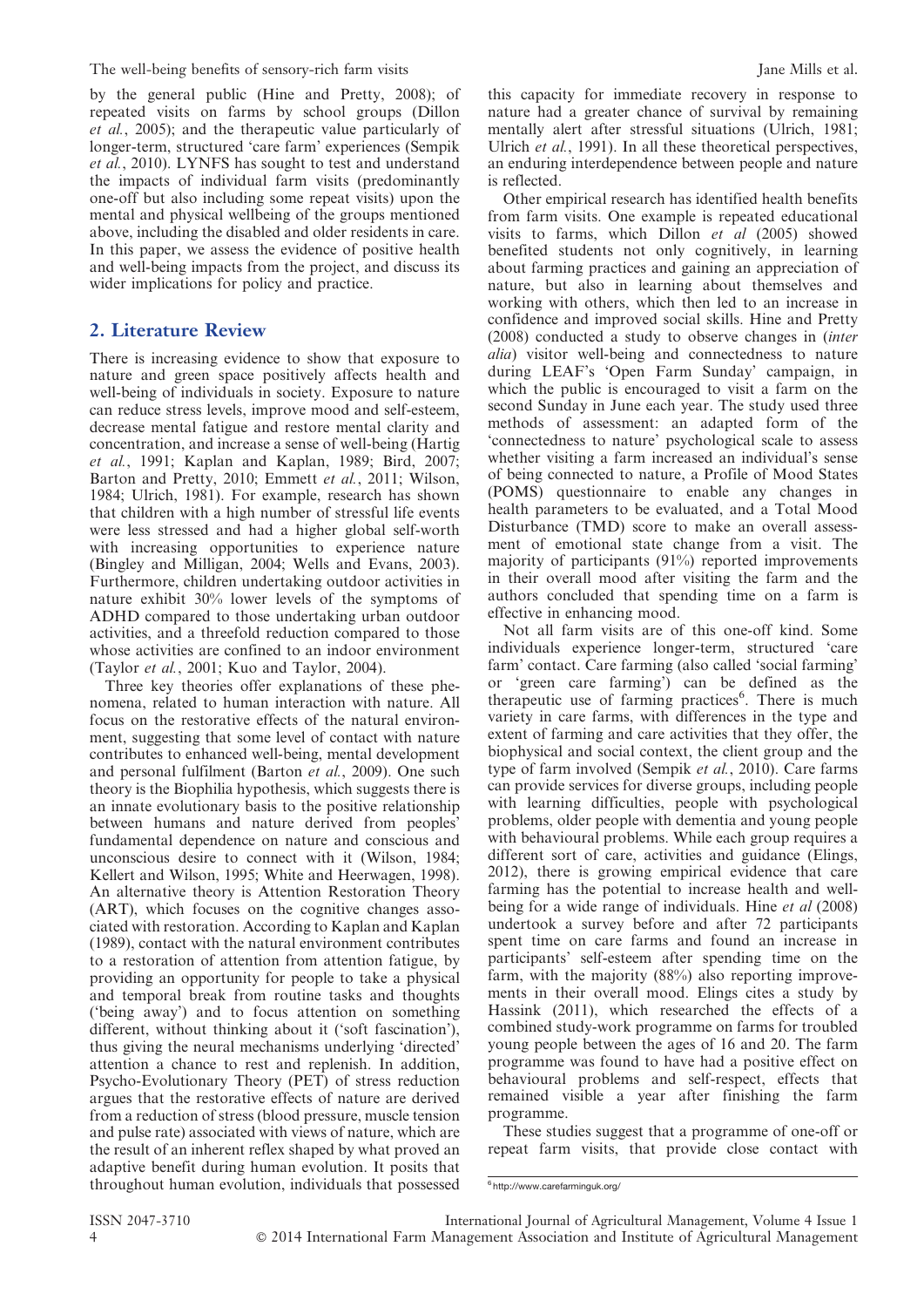nature, could have restorative or therapeutic value. However, it is not possible to identify from existing research whether single visits have lasting benefits; Hine and Pretty (2008) relied upon questionnaires conducted on the day of a visit, whilst the other studies measured impacts from longer-term repeat visits. Secondly, none of these studies focused attention upon the type of interaction with nature encouraged by the various approaches and its relationship to perceived benefits. Thirdly, we are unaware of studies which have examined the potential for visits to farms by older people in care homes to enhance residents' well-being. The LNFYS project, therefore, offered a valuable opportunity to learn more about the well-being potential of farm visits, as discussed in this paper.

### 3. Methodology

There are methodological challenges in seeking to isolate the important variables in the causal chain between farm visits and health and well-being benefits. The evaluation of LNFYS visits between 2010 and 2012 attempted to capture both impacts and their causal influences through a mixed-methods approach combining quantified indicators with qualitative feedback from group leaders and individual visitors. Quantitative scores of well-being were self-reported in 'before' and 'after' visitor questionnaires developed by University of Essex, providing a 'snapshot' indicator of impact upon visitors' own positivity or happiness status immediately before and after a visit. Whilst such evaluative research traditionally uses quantitative approaches to collect data there are recognised difficulties of trying to gather such ex-post quantitative data from vulnerable groups (Curry et al., 2009). There were some practical difficulties encountered with the completion of the questionnaire upon arrival and before departure, which for a typical 2 hour visit took a disproportionate amount of time to administer and was often filled out in haste, which limited their capacity to provide a detailed understanding of outcomes. Also the original set of questionnaires included questions measuring changes in mood which were inappropriate for some of the vulnerable visitors. Thus a growing sense of the limitations of this kind of quantitative assessment led the LNFYS project team to undertake further, separate data collection exercises in the weeks and months after a visit, to capture longer-term and more contextualised narratives of impact which could provide insights into how and why certain types of benefit might arise, and in what temporal patterns. This richer, qualitative data was used to help identify where and how LNFYS visits had been successful in affecting well-being and to provide lessons of wider relevance to future work of this kind. Although it is acknowledged by adopting such methods it was only possible to gather secondary data (the views of group organisers) instead of primary feedback from the beneficiaries themselves.

Qualitative data was gathered through 38 follow-up interviews conducted by the LNFYS team with group leaders, from one to six months after a visit, selected at random from lists collated by LNFYS staff. Testimonies and quotes were also gathered from visit evaluation forms and letters and comments received by host

farmers. Furthermore, a focus group was held with 10 group leaders and facilitated by the authors in January 2012. Such a method is useful to gain an understanding of a group's views and experiences and has effectively been used in the past to explore the experiences of carers of people with learning disabilities (Thornton, 1999) and to elicit views on generic mental health services (Powell et al., 1996). Table 1 provides details of the participants attending the focus group and the groups of people that they accompanied on the farm visits.

The 10 participants to the focus group came from six different groups that had participated in LNFYS visits within the West Midlands region in 2010 or 2011. Four of the groups represented worked with vulnerable children, one supported adults with special needs and one worked in a care home for older people. Discussions in the focus group aimed to provide an in-depth analysis of LNFYS visit experiences for groups and individuals within those groups, as recalled by the qualified group leaders, including impacts in the days and weeks following a visit. A semi-structured approach to facilitation was adopted, ensuring discussion focused around the broad themes of: the overall LNFYS visit experience; the contrasting impact upon visitors initially and over a longer time period; and the perceived relationship between the quality of experience and the actions and conduct of the visit host(s). The semistructured format also allowed respondents to raise additional, unplanned themes in respect of their groups' experience, its therapeutic value and its links to the wider context of the LNFYS approach.

The focus group discussion was tape-recorded and transcribed in full. The transcription was then analysed following an iterative and reflexive process using, Nvivo, a qualitative data analysis software package as suggested by Bryman (2008) and Bazeley and Jackson (2013). Using a priori deductive codes, the data was first coded into four broad categories for analysis: visitor characteristics, host characteristics, positive visitor experiences, barriers' to visits. The second stage of the analysis took an inductive approach to further coding, capturing different patterns and themes within the broad categories. A theme represented 'a pattern in the information that at minimum describes and organises the possible observations and at maximum interprets aspects of the phenomenon' (Boyatzis, 1998, p.161).

It was possible to triangulate the findings from the focus group with follow-up interviews conducted with group leaders and the visitor interviews to identify the main health and well-being benefits of the farm visits.

### 4. Results

The interpretive analysis of the interview and focus group data suggested that the LNFYS visits had delivered a number of different health and well-being benefits due to the particular characteristics of the visits. Rather than any singular characteristic contributing to the health and well-being benefits, it was a combination of different factors that led to these benefits. These characteristics are summarised in the table below and focus on the nature of the host, event structure, activities and environment (Table 2).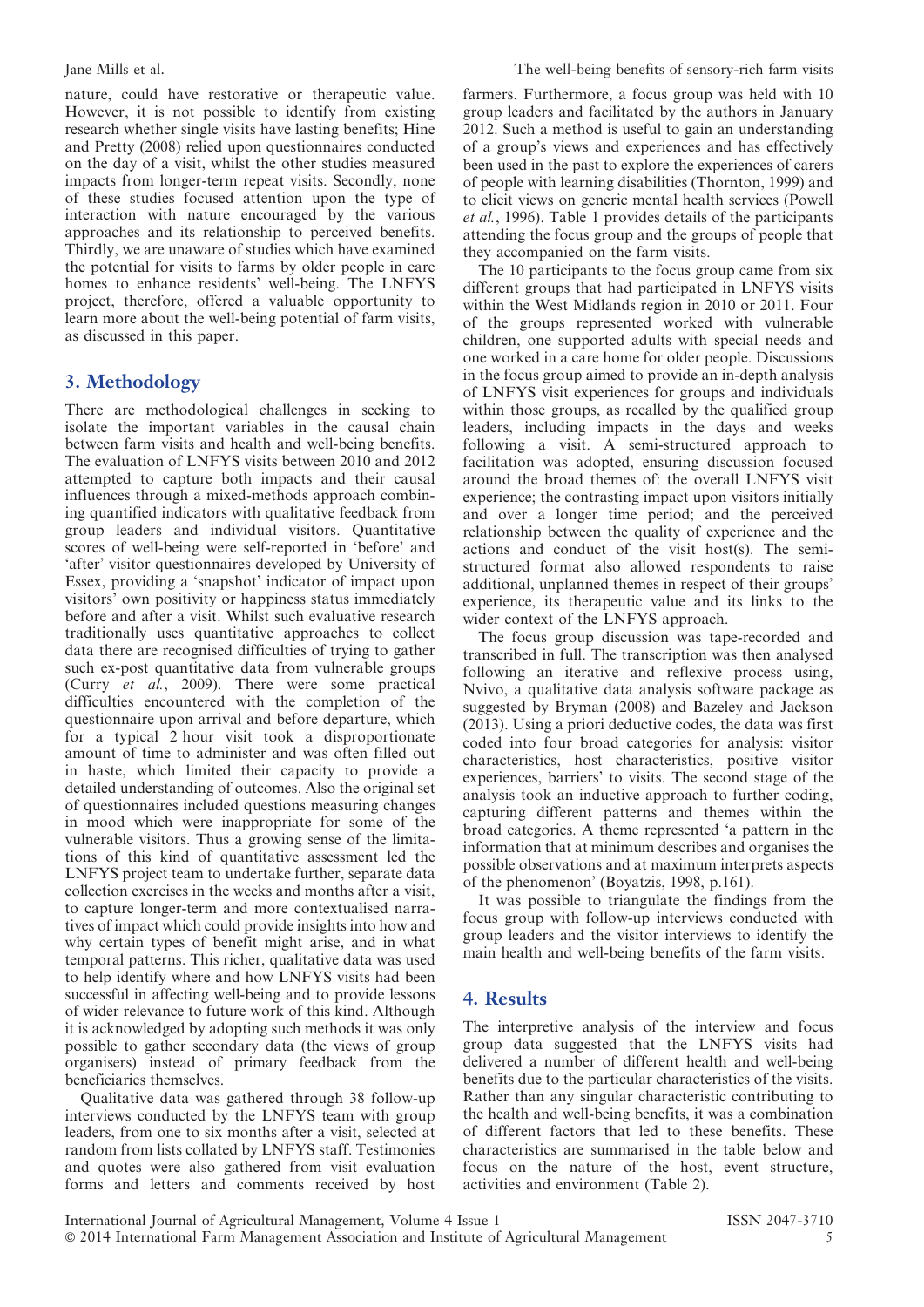Table 1: Details of focus group and farm visit participants

| Focus group participants                                                         | Details of farm visit participants                                                                                                                                                |  |  |
|----------------------------------------------------------------------------------|-----------------------------------------------------------------------------------------------------------------------------------------------------------------------------------|--|--|
| Youth Service and Targeted Support<br>Programme                                  | Children (11-16 years) who have been permanently excluded from school, missing<br>education or recently moved into the area and identified as requiring alternative<br>education. |  |  |
| Special School                                                                   | Children on the autism spectrum with specific needs or unrecognized specific<br>needs or un-met specific needs.                                                                   |  |  |
| Residential home for elderly                                                     | Mainly 80 to 90 year old residents, many with dementia.                                                                                                                           |  |  |
| Special school                                                                   | School for children ages 4 to 18 year with learning difficulties                                                                                                                  |  |  |
| Voluntary support group for children with<br>disabilities                        | Children with range of disabilities from profoundly disabled children to those with<br>moderate disabilities and those in the autistic spectrum.                                  |  |  |
| Centre for people experiencing<br>depression and other Mental Health<br>problems | Group of adults experiencing depression and other mental health problems aged<br>between mid-30s and 70 years.                                                                    |  |  |

Making connections across the different categories it was possible to identify different benefits of the visits, such as physical and educational benefits. However, two benefits were particularly consistently reported as benefitting health and wellbeing and thus will be explored in the next section in more detail; enhanced mental well-being; and social inclusion.

### Mental well-being

Three themes emerged from the data, representing positive mental well-being outcomes from a LNFYS visit;

- A calming impact of the farm environment, which was seen as relaxing and stress-reducing
- An increase in self-esteem and independence
- Improvements in memory function and reminiscence ability

Group leaders and visitors reported a calming influence upon children from being in the open air, from the sense of space and freedom of the farm environment and from a lack of noise. As one carer reflected:

''We always find it a very calm environment. It just automatically makes you calm down. It is amazing. Some of our kids admit to anger issues, they both said how much calmer they felt. It's just walking around in the fresh air with not a lot of noise." (Carer, young people with learning difficulties and/or disabilities).

Visitors experience the farm as an environment with different stimulations to the urban areas where many of them live. Elements of the farm visits added to a calming effect, especially the care, sensitivity and personalised attention given to visitors from host farmers combined with fewer distractions, for example, from the shops and cafes that are often found on farms which are managed principally as commercial visitor attractions.

''I think it changes attitudes about what the countryside has to offer you. I think people think it is boring, especially children and

young people and I think it really does change your attitude. I think because everyone is so patient there and so calm. I think living in the city, you are rushing and thinking about everything and when you are there you are so much calmer that you can open yourself up to learn something.'' (Carer, young people with learning difficulties and/or disabilities).

''Every time it is a positive experience. For the children who find it difficult and find it hard to relate to anybody socially. There was one child who was ''I hate everything, I hate, I hate, I hate,'' but in that environment it was ''I don't really want to go back'', ''can't we stop a bit longer'', so we stopped a bit longer, and then ''please can we stop a bit longer!'' Then coming home and seeing that rosy look about them, that healthy look and carefree, sort of like a rag doll - that the tension had gone.'' (Carer, young people with learning difficulties andlor disabilities).

It was not just children that benefitted from the calming effect of a farm visit, but also older visitors with dementia, as one carer related;

''The farm visits had an extremely calming and therapeutic effect on the residents. People with dementia can often be withdrawn, distressed or confused, but you really notice the difference it makes when you visit a farm. The huge variety of things to see, touch, smell and hear really helped engage the residents. For many it helped evoke childhood memories.'' (Carer, dementia specialist care home).

These observations in relation to the calming effect of the farm environment may relate to the theory based theme discussed earlier of the restorative properties of nature allowing recovery from mental fatigue.

Participants also reported the benefits of a relaxing and stress-reducing environment. The absence of other people who may judge visitors that look or behave differently was noted. Also the fact that visits were designed for a group's specific needs meant that visits were not only less stressful for the group participants, but also for the group leaders. One clear advantage voiced was the lack of expectations for visitors to behave in a particular way. The socially determined expectations of what people with disabilities are and how they should be treated have been shown to have a

Table 2: Identification of specific characteristics of LNFYS visits

| <b>Host</b>                                                         | Event                                                                       | <b>Activities</b>                                                                                      | <b>Environment</b>                                     |
|---------------------------------------------------------------------|-----------------------------------------------------------------------------|--------------------------------------------------------------------------------------------------------|--------------------------------------------------------|
| Personal connection<br>Respectfulness<br>Patience<br>Non-judgmental | Flexible timings<br>Informal structure<br>Exclusive event<br>Tailored event | Interaction with animals<br>Freedom to explore<br>Excitement of tractor rides<br>Risks of pond dipping | Calming environment<br>Sense of space<br>Lack of noise |

ISSN 2047-3710 International Journal of Agricultural Management, Volume 4 Issue 1 6 ' 2014 International Farm Management Association and Institute of Agricultural Management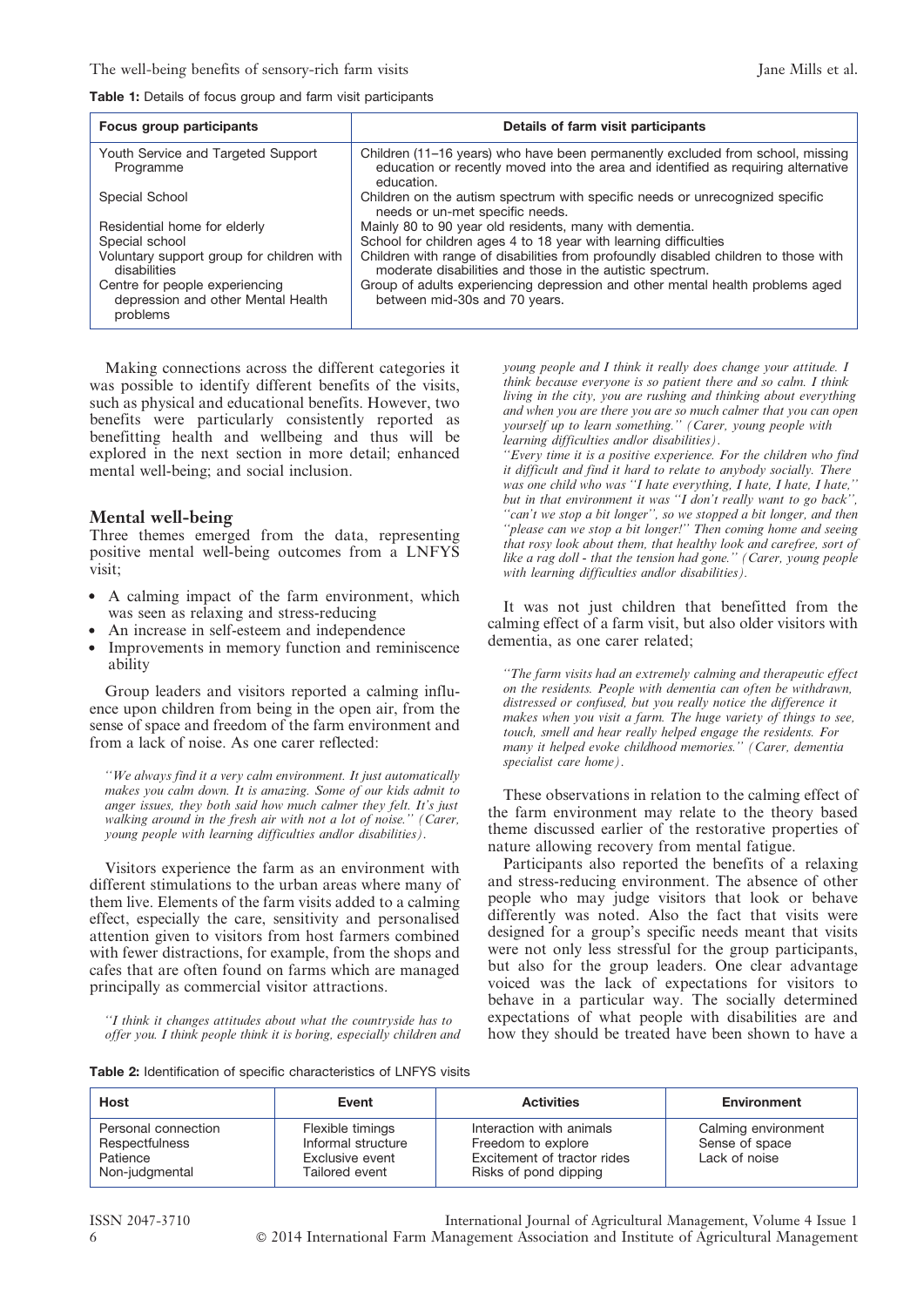great effect on the lives of people with disabilities (Smith, 2005). The farm visits offered an opportunity for both the visitors and their carers of freedom from often reported stigmatism or prejudices towards their disabilities (Olney and Kim, 2001).

''Our children are very slow and when they walk with their walkers they take ages. They walk very methodically and slowly and we found that it didn't matter. So with the calm they felt like they weren't being hurried. It wasn't like 'you've had your turn, now get lost,' it didn't matter about anything.'' (Staff member, special needs school).

''We found the children with high autism when we took them to another farm [managed as a visitor attraction] they would see the sweet shop and be running around. It was really hard and then you don't get much of an experience out of it because it is hard to manage it. We found out about these [LNFYS] farms and when we did go there was nobody else there, it was just our group. For them to have fresh air and get really close to the animals and the activities set for them to be outside. They were really calm. When you are there we don't really have to hold onto them and if they wanted to run they could have, but they were really calm... (Carer, support group for disabled children).

Visits were designed so that individuals could choose the extent to which they participated in activities and were able to experience them at their own pace.

''Well organised, everything worked. It was relaxed. The farmer that was there let us go at our own pace, the students could lead the day in their own time. Our students can take a long time to settle and feel comfortable, which they had. Not rushing from one thing to another.'' (Staff member, visually impaired students).

A further benefit of the visits reported by group leaders was a noticeable increase in self-esteem and independence of usually shy or aggressive individuals. For some disaffected children the activities on the farm provided an opportunity to let down their guard and express themselves.

''The one week [farmer] actually suggested pond dipping and I wasn't sure how it was going to go and they absolutely loved it, they were like kids again. I couldn't catch my breath. I was amazed how well it had gone, it was wonderful to see them be like that and let their guard down and actually enjoy themselves and learn at the same time. It's an opportunity for them to forget their reputation and just be children and do what children do best.'' (Carer, working with disaffected youth).

The visits also provided an opportunity to encounter new experiences and to confront fears which can boost self-confidence.

''They have talked about everything and remember a lot. Particularly the young man who had been frightened, he felt proud of himself, really boosted his confidence and self-esteem.'' (Staff member, visually impaired students).

An important quality is the attitude of the host farmer. The LNFYS initiative encourages farmers to approach visitors as normal people, rather than as patients and they therefore experience respect with no prejudice.

### Jane Mills et al. The well-being benefits of sensory-rich farm visits

''We found at these farms were that they were slow in how they approached and spoke to them [visitors] and they actually treated them as human beings. That was something all of them came back and said. It wasn't like raising your voice as if they had a hearing aid, it was in a normal voice which is what we enjoyed.'' (Group leader, care home for people with dementia).

There was also evidence that the visits had a positive impact on memory function and reminiscence ability. The experience of being on the farm stimulated reminiscence in some older visitors, giving some the opportunity to recall their experiences of living and working on farms. Sensory visits seem to have had a particular effect on older visitors with dementia, reconnecting them to their memories of past experiences with nature, helping them to reminisce and increasing communication with other group members and staff.

''They have [talked about the visit since], which is incredible. They have dementia and usually don't remember anything, so it's amazing that the visit stimulated them like it did.'' (Group leader, care home for people with dementia).

''The reminiscence by the group. One gentleman had been a pig farmer and he was in his element when seeing the pigs." (Group leader, care home for people with dementia).

### Social inclusion

Analysis of the data indicated that visitors not only bonded with each other, group leaders and farm staff during their visit, but also experienced increased communication with friends and family or with other people in a care setting since the LNFYS visit(s). All of this goes some way to reducing social isolation and to increasing feelings of belonging, both of which are essential elements of well-being.

A number of carers report improved communication amongst visitors during the visit;

"We are always very concerned that  $K$  may run off when we take him out of [residential home]; he doesn't speak to many of the other residents and can be very unpredictable and aggressive. During the visit to the farm, however, he was very relaxed and friendly; he held hands with another resident whom he usually doesn't speak to! When we had afternoon tea he sat down for the entire duration, which is not in his character as he is usually restless and anxious.'' (Activities co-ordinator, residential home for people with dementia).

''It wasn't about learning as much as the experience. We saw deer running in a big field - one boy still talks about it now. One child is autistic, he doesn't talk, but he got close to a cow and said 'cow'.'' (Staff member, children and family centre). ''Eileen, a lady with late stage dementia, who finds it very difficult to communicate, and who has a very short attention span, was fully engaged throughout the day. Eileen stayed with the group throughout the trip and loved seeing the cows and lambs. She was talking lots to a member of staff's little boy who came along with us. She also enjoyed looking through the reminiscence objects over afternoon tea; it was lovely to see Eileen so happy and content in herself.'' (Activities Co-ordinator, residential home for people with dementia).

Two of the quotes reflect findings from other studies (Mallon, 1994; Berget et al., 2008) of the importance of interaction with farm animals for both children and adults in producing psychological and well-being benefits, including improved communication.

There was also evidence of improved communication during the time following a farm visit. The quote below

<sup>&#</sup>x27;'It is really accessible because there are some people who want the full hands-on experience and some from a distance. It is all there and everyone can have their own individual access. There are no set boundaries. It is up to them how close they get.'' (Carer, support group for disabled children).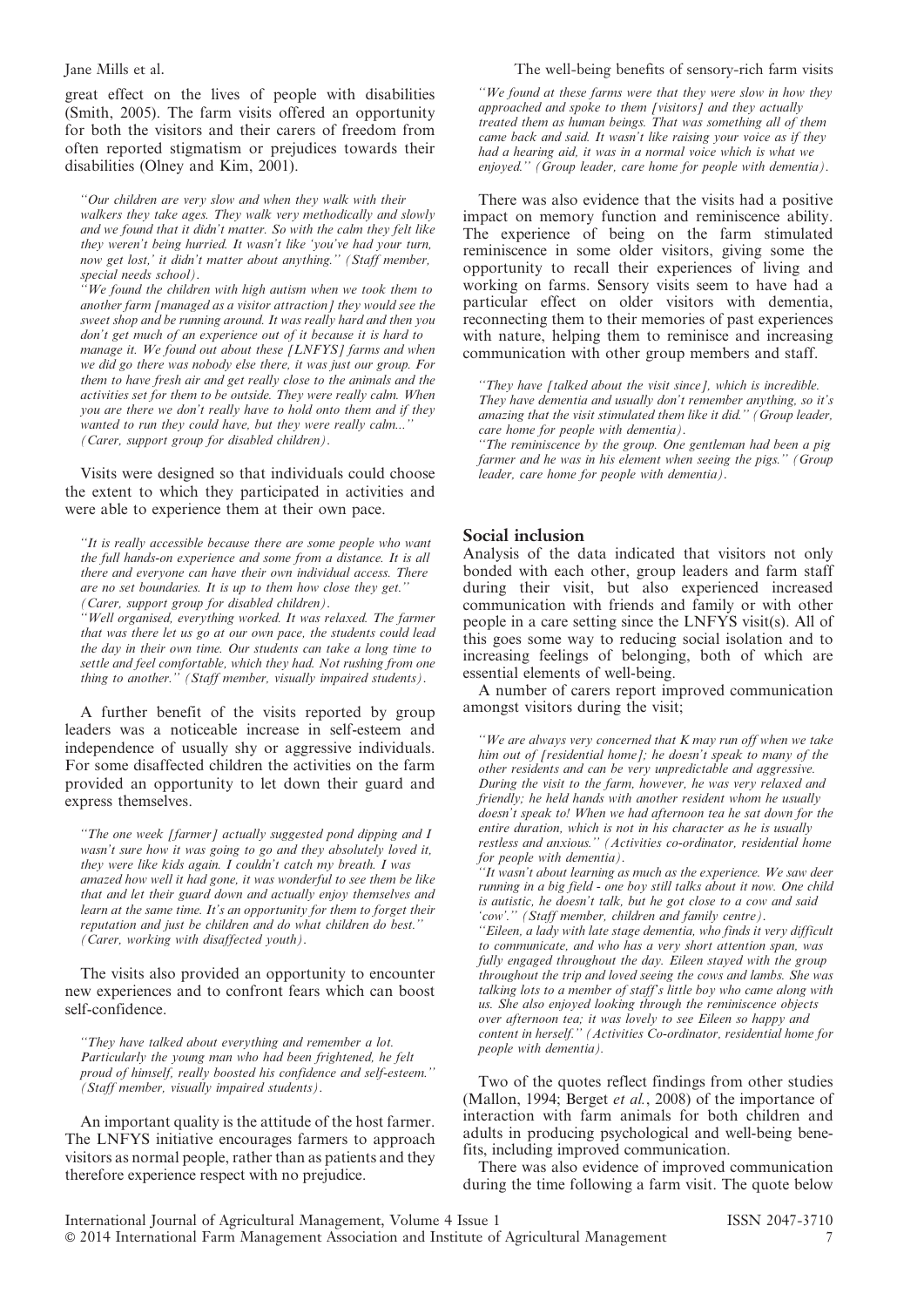The well-being benefits of sensory-rich farm visits Jane Mills et al.

highlights how the farm visit had enhanced one visitor's confidence, trust and social capability to communicate within her group, which afterwards helped her treatment and well-being.

''It wasn't just going to the farm, it is what it brought back into the home that  $I$  found beneficial. One of my ladies wasn't very well at the time and her health just went way up because of the interest when she came. She wasn't a lady that gave a lot and … she could actually say 'I did this and I did that' and it was, you know what they say, that you see light and I got a lump in my throat because she so wanted to give. That to me, it was just worth it. She has got so much more confidence now, to come and say her views because she had been there [farm].'' (Group leader, care home for people with dementia).

For some visitors the farm visit also increased feelings of belonging;

''Made them feel part of the community again. Their opinion was appreciated. Boosted morale and self-worth.'' (Group leader, residential care home).

For this group the visit seemed to overcome the reported evidence that people with disabilities can feel marginalised and excluded from the community (Sayce, 1998). The non-judgemental and respectful attitude of the hosts and the sense of a personal connection in particular was reported to help improve the participants feelings of self-worth and belonging.

### 5. Discussion

In this paper we describe the experiences in England of a particular initiative, LNFYS, that aims to provide sensory-rich experiences on farms for groups of people who are often not readily able to access farm visits. The evidence from case studies, testimonials and a focus group highlights not only the well-being benefits from a LNFYS farm visit on the day of the visit, but also the more enduring benefits in the weeks and months after a visit takes place. For some visitors a farm visit led to an increase in self-esteem and independence beyond the visit. Visits seem to have had a particular beneficial effect on older visitors with dementia, often reconnecting them to their memories of past experiences with nature, helping them to reminisce and increasing their communication with other group members and staff.

This finding is consistent with literature indicating that involvement in nature, animals, and outdoor activities provides opportunities for reminiscence (Filan and Llewellyn-Jones, 2006; Gibson et al., 2007), of reality orientation by reminding patients with dementia of facts about themselves and their environments (Douglas *et al.*, 2004) and providing a source for multi-sensory stimulation (Bossen, 2010; Chalfont, 2008)). It is suggested that green care may evoke memories, stimulate the senses, and help retain the link with reality (Bruin et al., 2009). However, not all empirical evidence on this topic is positive: although one study found that older people with dementia at care farms showed fewer behavioural problems, on average used fewer psychotropic drugs, and were more actively involved in normal daily activities than their counterparts participating in nursing home day care (Schols and van der Schriek-van Meel, 2006); another study (de Bruin *et al.*, 2012) found no significant change over time in functional performance, and disease and medication incidences between patients with dementia attending day care at care farms and regular residential day care facilities. This suggests that further in-depth work on this particular topic is required.

The findings also identified other benefits of the visits related to the calming effect of the environment on the participants. As indicated earlier multiple studies provide strong indications that the natural environment improves people's mood. Feelings of fear and anger are reduced while positive feelings are enhanced (Hartig et al., 1991; Ulrich et al., 1991). The LNFYS results also indicated that the helpful, accommodating and respectful attitude of the host farmers, with a lack of expectations or prejudice, added to the calming effect of the farm visit. This attitude, along with the interaction with farm animals was shown to improve communication and made some participants feel less socially excluded.

The success of LNFYS has depended upon active engagement by willing host farmers. Many farms are looking to broaden their economic base through pluriactivity and on-farm diversification. Sensory farm visits could provide a new source of income for the farms and nature reserves involved. The LNFYS project is majority-funded by the National Lottery and the payments received by each host contribute towards the costs of running a visit (between £100 to £150 per visit<sup>7</sup>, depending on the size of the group). However, many host farmers are highly motivated by the social benefits they are able to offer, and indeed host farmer motivation was a criterion used in the project's host selection process. Projects such as LNFYS are also able to offer farmers support and advice in carrying out such visits successfully, including safety management information. This is a valued element, as there is evidence that some farmers are deterred from hosting farm visits due to concerns relating to the safety of visitors and the fear of being sued in a case of personal injury on the visit (Dillon et al., 2005).

The views expressed by the group leaders involved in farm visits demonstrate that there is a clear demand for such experiences. In part, this is because such visits are able to provide services better tailored to the specific needs of visitors, compared to mainstream welfare systems which are under increasing financial pressure (O'Conner et al, 2010). There is also strong qualitative evidence of the mental well-being benefits of such visits. However, crucial for the further development of such initiatives is the need for appropriate policy and institutional developments as regards health care funding, ensuring that financial resources are available. In England, there are now opportunities in some parts of the country for consortia of host farmers to bid for contracts with the new GP-led Clinical Commissioning Groups (which arose from the 2012 Health and Social Care Act) although commissioning priorities vary greatly across the country.

In England, the type of social or care faming offered by LNFYS hosts is yet to be recognised as a system in social care, as in some EU countries, such as Belgium,

 $^7$  At the time of writing (May 2014) £1.00 was equivalent to approximately  $\in$ 1.21, \$US1.68 and \$AUS1.83.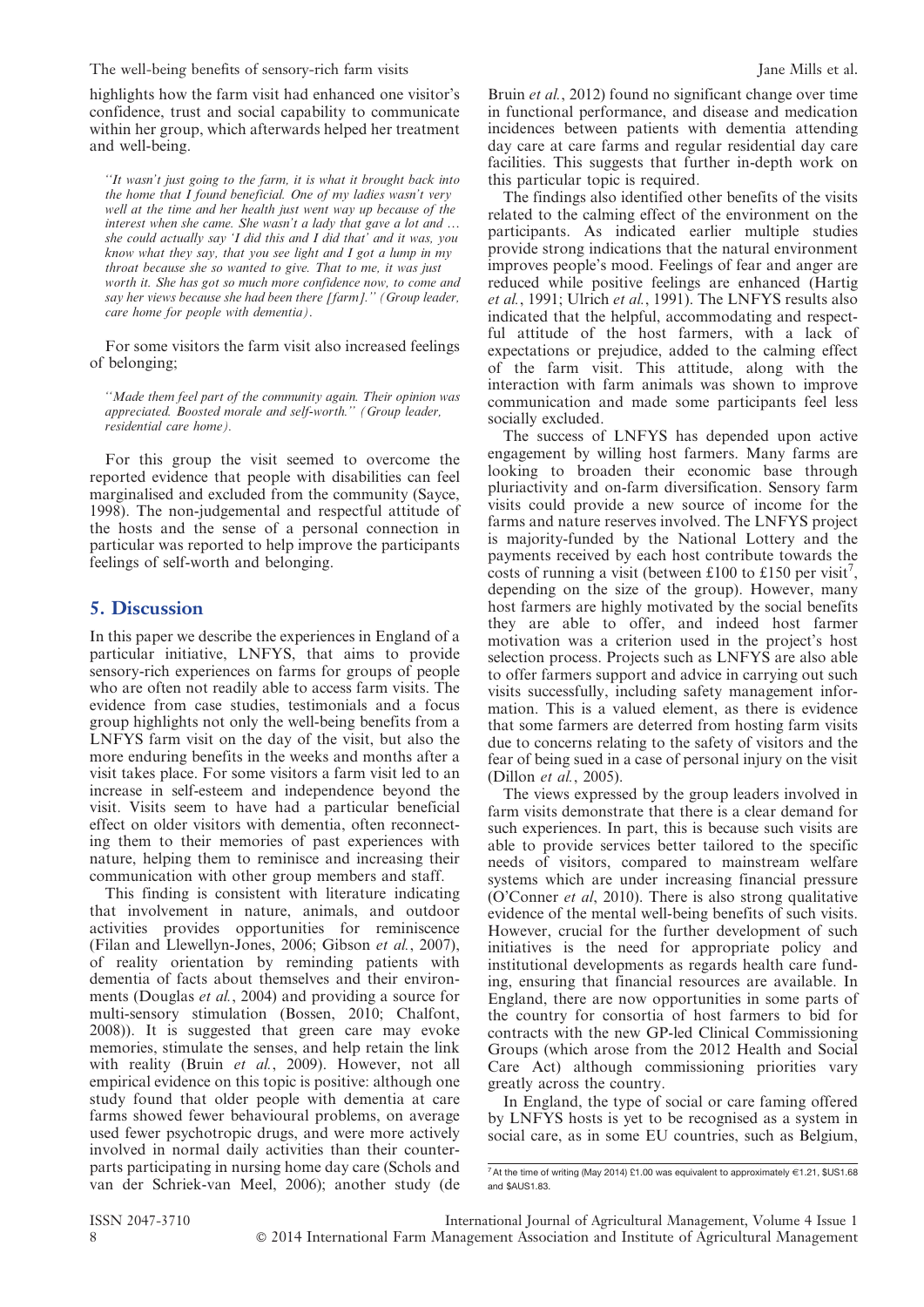the Netherlands, Norway and Italy (see Di Iacovo et al., 2009). In these situations, financial support for such activity is available from public health budgets. In Britain, the move to patient-led personalised health budgets has provided some scope for established care farms to tap into this kind of funding, but it is not yet available for farm visits of the type discussed here. Many farms thus still face difficulties in sourcing such funding through social and health networks. For example, one of the current challenges in England for consortia of hosts wanting to secure funding from some of the new Clinical Commissioning Groups is a requirement to gather robust impact evidence and monetise the benefits of farm visits. This would entail a new form of quantification of the types of benefit discussed in this paper; which is not a simple task, given the sensitive nature of the beneficiary base. As well as capturing benefit during and soon after each visit, there would also be a need for well-designed longitudinal follow-up studies (Social Return on Investment or similar) to provide more evidence of positive visitor outcomes in the longer term. The resources and skills to undertake such analysis will generally be beyond the scope of individual farmers.

Despite various policy frameworks and financing schemes across Europe (Di Iacovo and O'Connor, 2009; Hine et al., 2008; Dessein, 2008; and Gallis, 2007), historically care or social farms have existed largely in spite of government policy, rather than because of it (Hine et al., 2007, p.134). In the present context of particular public financial stringency, it is likely that new business models will need to be developed to enable the economic continuity of the services provided by initiatives like LNFYS, for the well-being of society. Potential may exist for the use of alternative business models through, for example, private sector contributions in the form of Corporate Social Responsibility (CSR) and Creating Shared Value (CSV) initiatives. But perhaps the biggest obstacle to making these things happen is the lack of sustained resourcing for the coordination and evaluation functions which projects like LNFYS only provide for their limited lifespan. LNFYS was initially funded for only three and a half years, the first of which was devoted largely to establishing the network, leaving relatively little time from which to learn and reflect upon the value of the visits achieved. The evidence discussed here suggests that investing more time and effort to help projects such as this to demonstrate the monetised benefits of their actions over a longer timespan than has previously been recognised could help to sustain these actions through longer-term health funding, for the benefit of society as a whole.

### About the authors

Jane Mills is a Senior Research Fellow at the Countryside and Community Research Institute. Her main research interests focus on the social and economic aspects of agri-environmental policy, agricultural change and environmental management.

James Taylor jointly managed Let Nature Feed Your Senses for LEAF for four and a half years until December 2013. He is now based on Broughton Grounds Farm in North Oxfordshire.

Janet Dwyer is Director and Professor of Rural Policy at the Countryside and Community Research Institute. Her research expertise centres on European and UK rural development policy and practice, with particular interest in integrated approaches, environmental sustainability and institutional adaptation.

Jennifer Bartlett works for the Sensory Trust and is joint Project Manager for Let Nature Feed Your Senses. Her work involves developing a mix of techniques designed to connect people through their different senses and to engage interest.

### Acknowledgements

The authors would like to thank the 'Access to Nature' programme a Lottery-funded grants programme run by Natural England to encourage people from all backgrounds to understand, access and enjoy our natural environment for funding the LNFYS project. Also thanks to Rachel Bragg, University of Essex, who produced the project evaluation report and to the two anonymous reviewers whose comments greatly improved the original article.

### **REFERENCES**

- Barton, J., Hine, R., and Pretty, J. (2009). The health benefits of walking in greenspaces of high natural and heritage value. Journal of Integrative Environmental Sciences, 6, 261–278. DOI: 10.1080/19438150903378425.
- Barton, J., and Pretty, J. (2010). What is the best dose of nature and green exercise for improving mental health? A multistudy analysis. Environmental science and technology, 44, 3947–3955. DOI: 10.1021/es903183r.
- Bazeley, P., and Jackson, K. (2013). Qualitative data analysis with NVivo, London, Sage.
- Berget, B., Ekeberg, Ø., and Braastad, B.O. (2008). Animalassisted therapy with farm animals for persons with psychiatric disorders: effects on self-efficacy, coping ability and quality of life, a randomized controlled trial. Clinical practice and epidemiology in mental health, 4, 9.
- Bingley, A., and Milligan, C. (2004). Climbing Trees and Building Dens: Mental health and well-being in young adults and the long-term effects of childhood play experience. Institute for Health Research, Lancaster University, Lancaster.
- Bird, W. (2007). Natural thinking: Investigating the links between the natural environment, biodiversity and mental health. Royal Society for the Protection of Birds.
- Bossen, A. (2010). The importance of getting back to nature for people with dementia. Journal of Gerontological Nursing, 36, 17–22. DOI: 10.3928/00989134-20100111-01.
- Boyatzis, R.E. (1998). Transforming qualitative information: Thematic analysis and code development, Sage.
- Bruin, S.R.D., Oosting, S.J., Kuin, Y., Hoefnagels, E.C.M., Blauw, Y.H., Groot, L.C.P.G.M.D., and Schols, J.M.G.A. (2009). Green Care Farms Promote Activity Among Elderly People With Dementia. Journal of Housing for the Elderly, 23, 368–389. DOI: 10.1080/02763890903327275.
- Bryman, A. (2008). Social Research Methods, Oxford, Oxford University Press.
- Chalfont, G. (2008). Design for nature in dementia care / Garuth Chalfont, London: Jessica Kingsley Publishers, 2008.
- Curry, L.A., Nembhard, I.M., and Bradley, E.H. (2009). Qualitative and mixed methods provide unique contributions to outcomes research. Circulation, 119, 1442–1452.